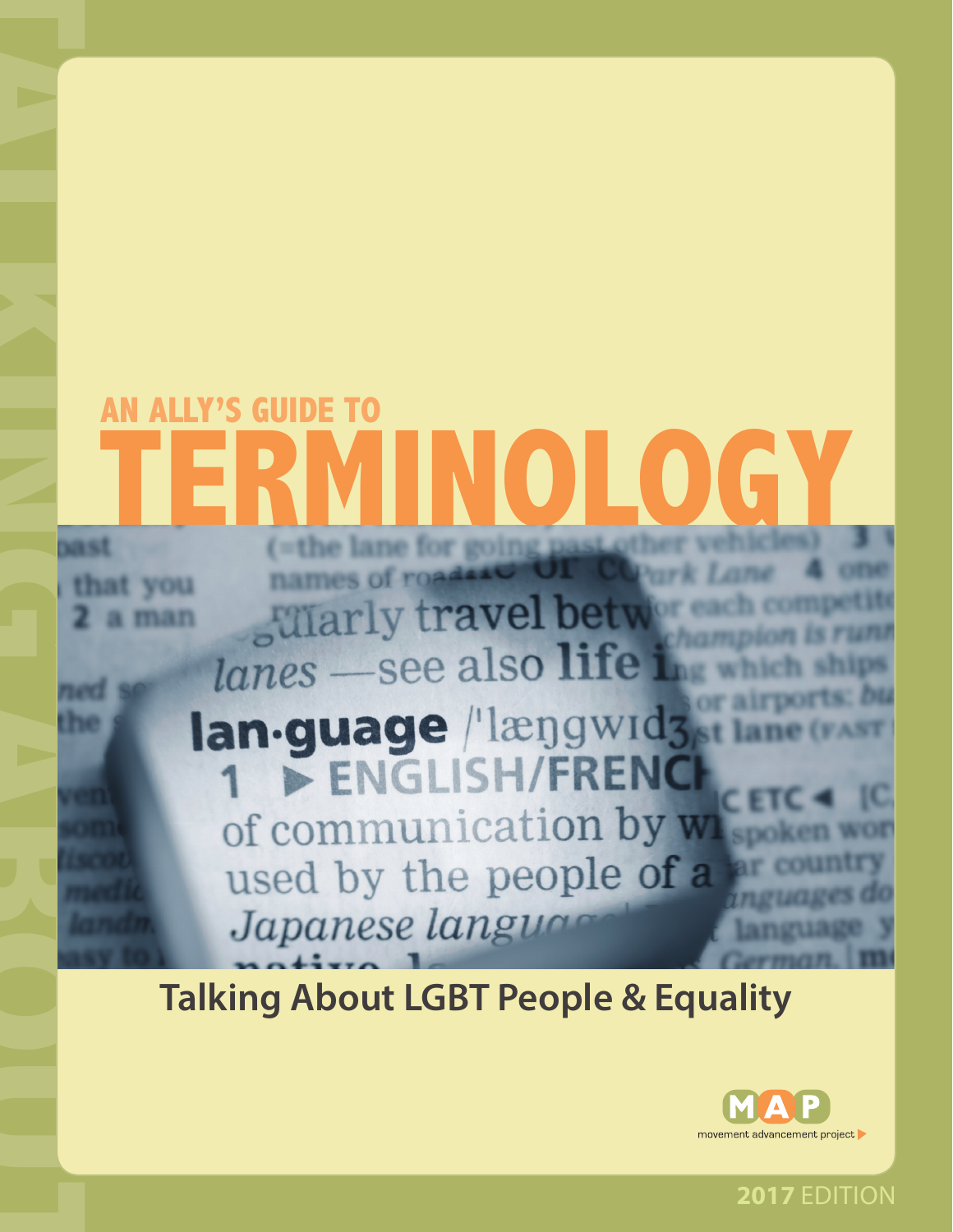## **GAY, LESBIAN & BISEXUAL**

|                                                                                                                                                                                                                                                                                                              |                                                                                                                                                                                                                                                                           |                                                                                                                       | our conversations. The right words can help open people's hearts and minds, while other words can create distance or confusion<br>Designed for new allies who often face a confusing array of terminology and descriptions, this short guide offers an overviev                                                                                                                                                                                                                                                                                                                                                                                                                                                                                                                                                                                                      |
|--------------------------------------------------------------------------------------------------------------------------------------------------------------------------------------------------------------------------------------------------------------------------------------------------------------|---------------------------------------------------------------------------------------------------------------------------------------------------------------------------------------------------------------------------------------------------------------------------|-----------------------------------------------------------------------------------------------------------------------|----------------------------------------------------------------------------------------------------------------------------------------------------------------------------------------------------------------------------------------------------------------------------------------------------------------------------------------------------------------------------------------------------------------------------------------------------------------------------------------------------------------------------------------------------------------------------------------------------------------------------------------------------------------------------------------------------------------------------------------------------------------------------------------------------------------------------------------------------------------------|
| online collection of messaging guides and resources at www.lgbtmap.org/messaging-guides.                                                                                                                                                                                                                     |                                                                                                                                                                                                                                                                           |                                                                                                                       | of essential vocabulary to use and avoid. For messages and approaches that can be used to talk about various issues, see MAP's                                                                                                                                                                                                                                                                                                                                                                                                                                                                                                                                                                                                                                                                                                                                       |
| <b>GAY, LESBIAN &amp; BISEXUAL</b>                                                                                                                                                                                                                                                                           |                                                                                                                                                                                                                                                                           |                                                                                                                       |                                                                                                                                                                                                                                                                                                                                                                                                                                                                                                                                                                                                                                                                                                                                                                                                                                                                      |
| <b>Terms to Use</b>                                                                                                                                                                                                                                                                                          | <b>Usage Examples</b>                                                                                                                                                                                                                                                     | $(\infty)$<br><b>Terms to Avoid</b>                                                                                   | <b>Explanation</b>                                                                                                                                                                                                                                                                                                                                                                                                                                                                                                                                                                                                                                                                                                                                                                                                                                                   |
| $\cdot$ gay (adj.)<br>· lesbian (n. or adj.)<br>· bisexual, bi (adj.)                                                                                                                                                                                                                                        | "gay people"<br>"gay man/men"<br>"lesbian couple"<br>"bisexual people"<br>"He is gay." / "She is<br>a lesbian." / "He is<br>bisexual."                                                                                                                                    | • "homosexual"<br>$\cdot$ "gay" (n.) (as in,<br>"He is a gay.")                                                       | Gay is an adjective, not a noun; it is sometimes used<br>as a shorthand term encompassing gay, lesbian<br>and bisexual orientations (though not transgender<br>people or gender identity). Also, while many lesbians<br>may identify as gay, the term lesbian(s) is clearer<br>when talking only about a woman or women.<br>Opponents of LGBT equality often use words like<br>"homosexual" to stigmatize gay people by reducing<br>their lives to purely sexual terms.                                                                                                                                                                                                                                                                                                                                                                                              |
| • being gay/lesbian/<br>bisexual                                                                                                                                                                                                                                                                             | "She talked about<br>being gay/a lesbian/<br>bisexual."<br>"He discussed being<br>bisexual."                                                                                                                                                                              | • "homosexuality"<br>• "lesbianism"<br>• "That's so gay." (a<br>hurtful slur)                                         | Talking about a person's "homosexuality" can, in<br>some cases, reduce the life of that person to purely<br>sexual terms. Talk about being gay/lesbian/bisexual<br>instead. Also, the term "lesbianism" is considered<br>pejorative, as is using "gay" as an insult or slur.                                                                                                                                                                                                                                                                                                                                                                                                                                                                                                                                                                                         |
| · lesbian, gay, bisexual<br>and transgender (on<br>first usage)<br>• gay and transgender<br>(on repeated subse-<br>quent references, as<br>needed for brevity, TV<br>or radio ads, etc.)<br>• LGBT (with LGBT<br>and allied audiences;<br>in longer written<br>documents such as<br>reports, after defining) | "people who are<br>lesbian, gay, bisexual<br>or transgender"<br>"laws that protect<br>gay and transgender<br>people"<br>"Only 29% of<br><b>LGBT</b> adults in<br>the United States<br>report they are<br>thriving financially,<br>compared to 39% of<br>non-LGBT adults." | "LGBT" (with those<br>who are not yet<br>strong supporters)                                                           | Reference both sexual orientation and gender<br>identity when talking about issues pertaining to the<br>entire LGBT community. (See Transgender on the<br>next page for more information.)<br>The abbreviation LGBT is commonly used within the<br>LGBT movement and is essential when talking with<br>LGBT and strongly supportive audiences; however,<br>it can confuse people who are unfamiliar with its<br>meaning and alienate those who aren't yet strong<br>supporters. When talking to mainstream media<br>and audiences, try to use lesbian, gay, bisexual<br>and transgender on first reference for clarity and<br>inclusion-but if there is a need for brevity in<br>repeated subsequent references, shorten to gay<br>and transgender rather than "LGBT." Use LGBT in<br>longer written documents such as reports after the<br>abbreviation is defined. |
| • sexual orientation<br>• orientation                                                                                                                                                                                                                                                                        | "a person's sexual<br>orientation"<br>"Sexual orientation<br>can be a complex<br>topic. A person's<br>orientation is"                                                                                                                                                     | • "sexual preference"<br>· "gay/lesbian/<br>bisexual lifestyle"<br>• "same-sex<br>attractions"<br>• "sexual identity" | The term "sexual preference" is used by opponents<br>to suggest that being gay, lesbian or bisexual is a<br>choice, and therefore can be changed or "cured."<br>Similarly, the term "lifestyle" is used to stigmatize<br>LGBT people and suggest that their lives should be<br>viewed only through a sexual lens. Just as one would<br>not talk about a "straight lifestyle," don't talk about a<br>gay, lesbian or bisexual "lifestyle."                                                                                                                                                                                                                                                                                                                                                                                                                            |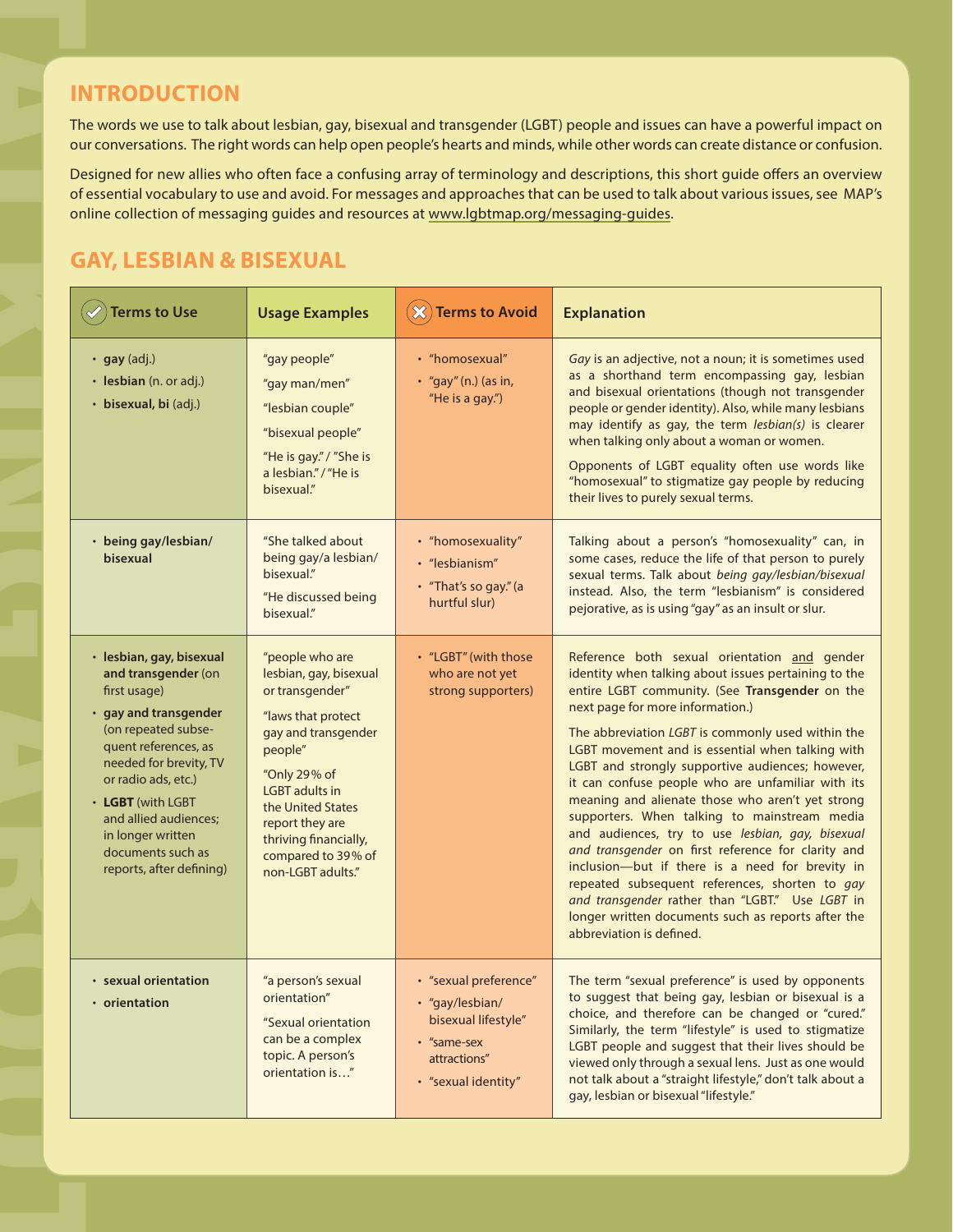# **TRANSGENDER**

| <b>Terms to Use</b>                                              | <b>Usage Examples</b>                                                                                                                                                                                                                                                                                                                                                                   | <b>Terms to Avoid</b>                                                                                                  | gender they have always known themselves to be, and often transition to living as that gender. For more information on helping<br>people understand what it means to be transgender, read Talking About Transgender People & Restrooms (see back cover).<br><b>Explanation</b>                                                                                                                                                                                                                                                                                                                                                                                                                                                                                                                                                                                                                                                                                                                                                                                                                                                                                                                                                                        |
|------------------------------------------------------------------|-----------------------------------------------------------------------------------------------------------------------------------------------------------------------------------------------------------------------------------------------------------------------------------------------------------------------------------------------------------------------------------------|------------------------------------------------------------------------------------------------------------------------|-------------------------------------------------------------------------------------------------------------------------------------------------------------------------------------------------------------------------------------------------------------------------------------------------------------------------------------------------------------------------------------------------------------------------------------------------------------------------------------------------------------------------------------------------------------------------------------------------------------------------------------------------------------------------------------------------------------------------------------------------------------------------------------------------------------------------------------------------------------------------------------------------------------------------------------------------------------------------------------------------------------------------------------------------------------------------------------------------------------------------------------------------------------------------------------------------------------------------------------------------------|
| • transgender<br>(adj.)                                          | "transgender person"<br>"transgender man"<br>"transgender woman"<br>"transgender<br>advocate"<br>"protecting people<br>who are transgender"<br>"I'm a transgender man.<br>I was born and raised as<br>a girl, but inside I always<br>knew I was male. Many<br>years ago I transitioned<br>from female to male,<br>and now I live life as the<br>man I've always known<br>myself to be." | • "transgendered"<br>· "a transgender" (n.)<br>• "transgenders" (n.)<br>• "transvestite"<br>• "tranny"                 | Transgender is an adjective, not a noun. Be careful<br>not to call someone "a transgender." Do not add an<br>unnecessary "-ed" to the term ("transgendered"), which<br>connotes a condition of some kind.<br>Always use a transgender person's chosen name. Also,<br>a person who identifies as a certain gender should<br>be referred to using pronouns consistent with that<br>gender. If it isn't possible to ask what pronoun a person<br>would prefer, use the pronoun that is consistent with<br>the person's appearance and gender expression.<br>The term trans, often used within the LGBT community,<br>may not be understood by unfamiliar audiences.<br>While terms like transgender man and transgender woman<br>are commonly used, they are not universally understood.<br>Unfamiliar audiences often think, for example, that a<br>transgender man is a man who identifies as a woman.<br>Consider pairing these terms with a reference to a person's<br>direction of transition (see Usage Example to the left).<br>Not everyone who is transgender identifies that way.<br>Because transgender men are men, and transgender<br>women are women, some transgender people may<br>simply identify as male or female, without modifiers. |
| · gender identity<br>· gender<br>expression                      | "fair and equal<br>treatment based on<br>gender identity and<br>expression."                                                                                                                                                                                                                                                                                                            | • "sexual identity" (the<br>correct term is gender<br><i>identity</i> )                                                | The terms gender identity (one's internal sense of<br>gender) and <i>gender expression</i> (how a person outwardly<br>expresses that gender) are not interchangeable. These<br>terms can be unfamiliar and confusing to many people;<br>referring to transgender people is often clearer.                                                                                                                                                                                                                                                                                                                                                                                                                                                                                                                                                                                                                                                                                                                                                                                                                                                                                                                                                             |
| • transition                                                     | "A transgender woman<br>grows up knowing she's<br>a girl, even though she<br>was born and raised as<br>a boy. So later in life she<br>transitions to live as a<br>woman."                                                                                                                                                                                                               | • "sex change"<br>• "sex-change<br>operation"<br>• "pre-operative" /<br>"post-operative"                               | Transition is the accurate term that does not fixate<br>on a person's anatomy or on surgeries, which many<br>transgender people do not or cannot undergo.<br>It can also be helpful to clarify a person's direction of<br>transition (for example, from female to male) when<br>first referencing that a person is transgender.                                                                                                                                                                                                                                                                                                                                                                                                                                                                                                                                                                                                                                                                                                                                                                                                                                                                                                                       |
| • people who are<br>not transgender                              | "transgender people<br>and non-transgender<br>people alike"                                                                                                                                                                                                                                                                                                                             | • "cisgender" (with<br>those who are not yet<br>strong supporters)                                                     | The term "cisgender" tends to confuse and alienate<br>unfamiliar audiences. Use everyday language that is<br>clear and relatable instead (see Usage Example).                                                                                                                                                                                                                                                                                                                                                                                                                                                                                                                                                                                                                                                                                                                                                                                                                                                                                                                                                                                                                                                                                         |
| • someone who<br>doesn't identify<br>as either male or<br>female | "Most people know<br>from childhood that<br>they're male or female.<br>But some people don't<br>fit into either gender,<br>and don't identify as<br>either male or female."                                                                                                                                                                                                             | • "nonbinary"/<br>"gender-<br>nonconforming"/<br>"genderqueer"<br>(with those who<br>are not yet strong<br>supporters) | Terms like "non-binary" and "gender non-conforming,"<br>while comfortable and familiar for many in the LGBT<br>community, tend to confuse and alienate unfamiliar,<br>conflicted audiences and are seen as insider-speak<br>or talking over their heads. Instead, use everyday<br>language that describes these concepts in more<br>relatable, non-insider ways (see Usage Example).                                                                                                                                                                                                                                                                                                                                                                                                                                                                                                                                                                                                                                                                                                                                                                                                                                                                  |